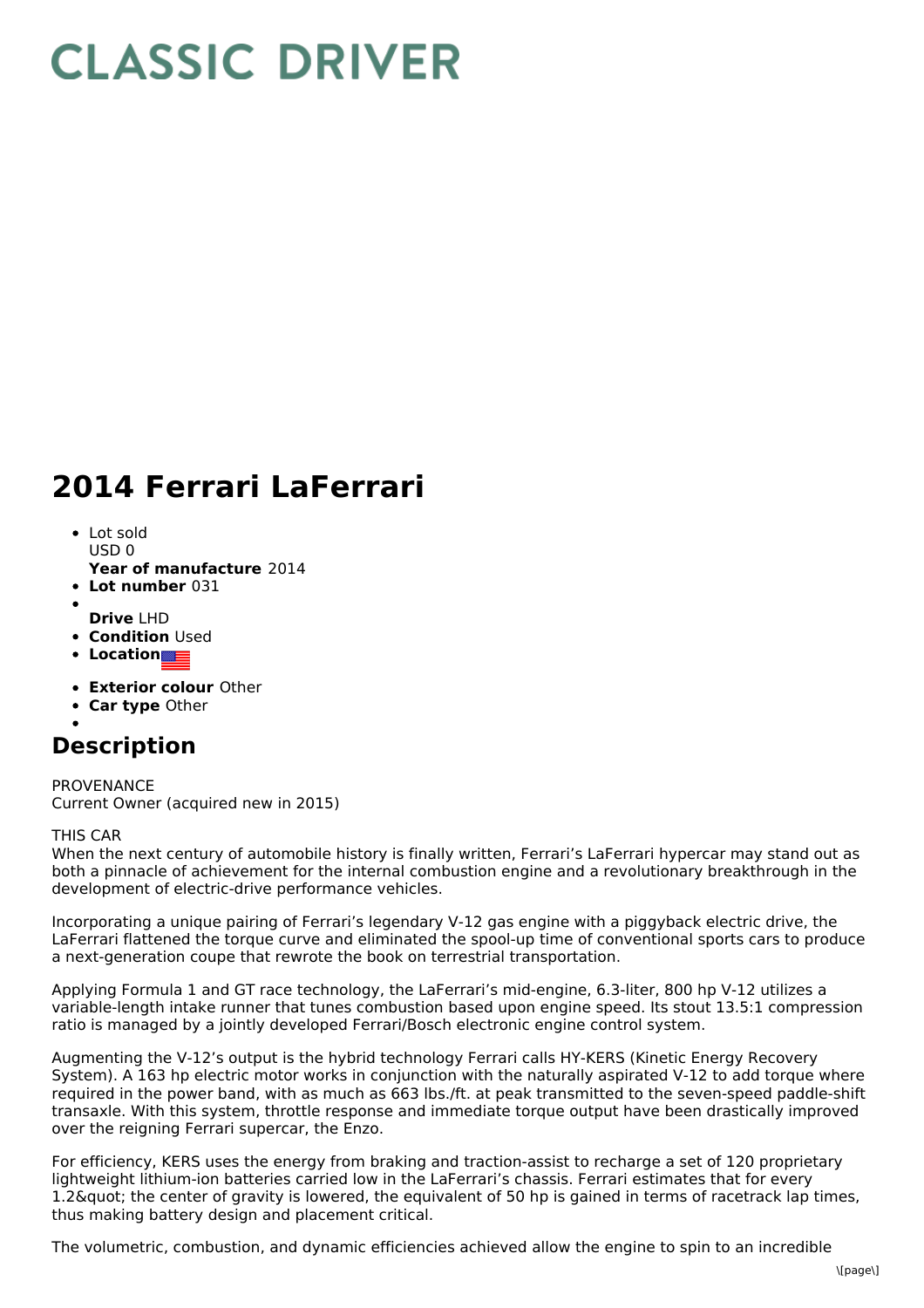9,250 rpm redline and a stated total of 963 hp, making it the most powerful engine ever put into a roadgoing Ferrari.

As one might expect, performance is blistering. In an April 2015 road test by Car and Driver magazine, the LaFerrari reached 150 mph in 9.8 seconds, making it the quickest car to that speed that they'd ever tested. Ferrari claims 0–62 mph elapsed times of less than three seconds, and 0–186 mph in 15 seconds. Claimed top speed is in excess of 218 mph.

Ferrari broke with tradition on the coachwork of the LaFerrari, bypassing longtime collaborator Pininfarina to produce a sublime in-house design. With its new carbon fiber monocoque body, the firm established a forward-looking template for its next generation of cars. The lightweight chassis was constructed by handapplying four different grades of cloth that were then vacuum baked in the autoclave alongside the F1 cars in Maranello. Kevlar shielding was used in the floor pan to protect the car from road debris damage.

To further lower the center of gravity, the seat shell was formed directly into the monocoque and fitted with custom padding. The pedal box and steering wheel are fully adjustable for driver comfort. A 12& quot; digital dash display can be switched from a traditional gauge layout to a competition format, with onboard race telemetry software for logging track performance. Extended paddle-shifters and a squared-off, F1-style steering wheel complete the purposeful cabin. The overall experience is nothing short of having a Formula 1 race car to enjoy on the road.

Cockpit refinements also include Bluetooth audio streaming, a rear parking sensor and camera, and driver, passenger, and side airbags.

Brembo anti-lock carbon ceramic disc brakes outfit the car, engineered to be lighter, shed heat faster, and fully integrate with dynamic controls and regenerative systems. Front 19" and rear 20" forged alloy wheels wear Pirelli P Zero Corsa tires developed specifically for the LaFerrari.

A third-generation E-Diff electric rear differential works in conjunction with a CST stability and traction control for manual, wet, sport, or race settings. Interfacing with the dynamic controls is an active aerodynamics feature that constantly adjusts front and rear spoilers, diffusers, and underbody guide vanes to optimum configuration for accelerating, cornering, or hard braking.

According to Ferrari, engineers aimed "to deliver the highest degree of aerodynamic efficiency ever achieved with any road car, with a coefficient of nearly 3, thanks to technical solutions honed with CFD analysis and fine-tuned in the F1 Wind Tunnel."

A production run of 499 cars sold out almost immediately upon announcement of the project, with one final car produced by the factory as a fundraiser for the earthquakes experienced in central Italy in August 2016. Only 120 units would be introduced to the US market.

Purchasing a new LaFerrari was reserved for patient and loyal Ferrari clientele, and involved an application process and a substantial down-payment schedule. The car offered here was applied for in October 2013, flown from Italy, and delivered new through Continental AutoSports of Hinsdale, Illinois, on January 2015. It immediately joined an important collection of Ferraris from a discerning enthusiast and has been housed in a private climate-controlled facility with a full collections staff.

Delivered in the menacing color scheme of Triple Black, the car came optioned with carbon fiber roof, lower spoilers, outer mirrors, and wheel caps. Inside, the headrests wear optional Ferrari emblem stitching and other special features. According to the car's original window sticker the options alone totaled over \$80,000.

The car now shows a scant 1,014 miles at the time of cataloguing and is up-to-date on all maintenance and recall bulletins. It comes complete with its Ferrari Classiche-issued "yellow book" Attestation for Special Series Vehicles, along with its window sticker, books, and manuals. Also included with the car are its full complement of accessories, including tool kit, gloves, battery charger, wheel socket, tire inflator, tire repair sealant, telemetry fob, and instructions.

The LaFerrari is as much a triumphant supercar as an engineering achievement, with the applied hybrid technologies serving as both a thesis and road map for the future of Ferrari's sports cars. As Ferrari states, the LaFerrari "boasts the most extreme performance ever achieved by a Ferrari production car and features the most advanced and innovative technical solutions which will, in the future, filter down to the rest of the Ferrari range."

With no heir apparent on the horizon, the LaFerrari remains Ferrari's greatest technological achievement to date. Demand for the car has only been piqued now that its performance potential has gone from promise to pavement, and the world realizes what a truly significant and special car has been owned and experienced by only a select few.

This example offers a rare opportunity to acquire a one-owner, low-mileage, extravagantly optioned example of a LaFerrari, the car that has distilled the raw essence of Ferrari's legendary Formula 1 race cars into a revolutionary, limited-edition hypercar for the street.